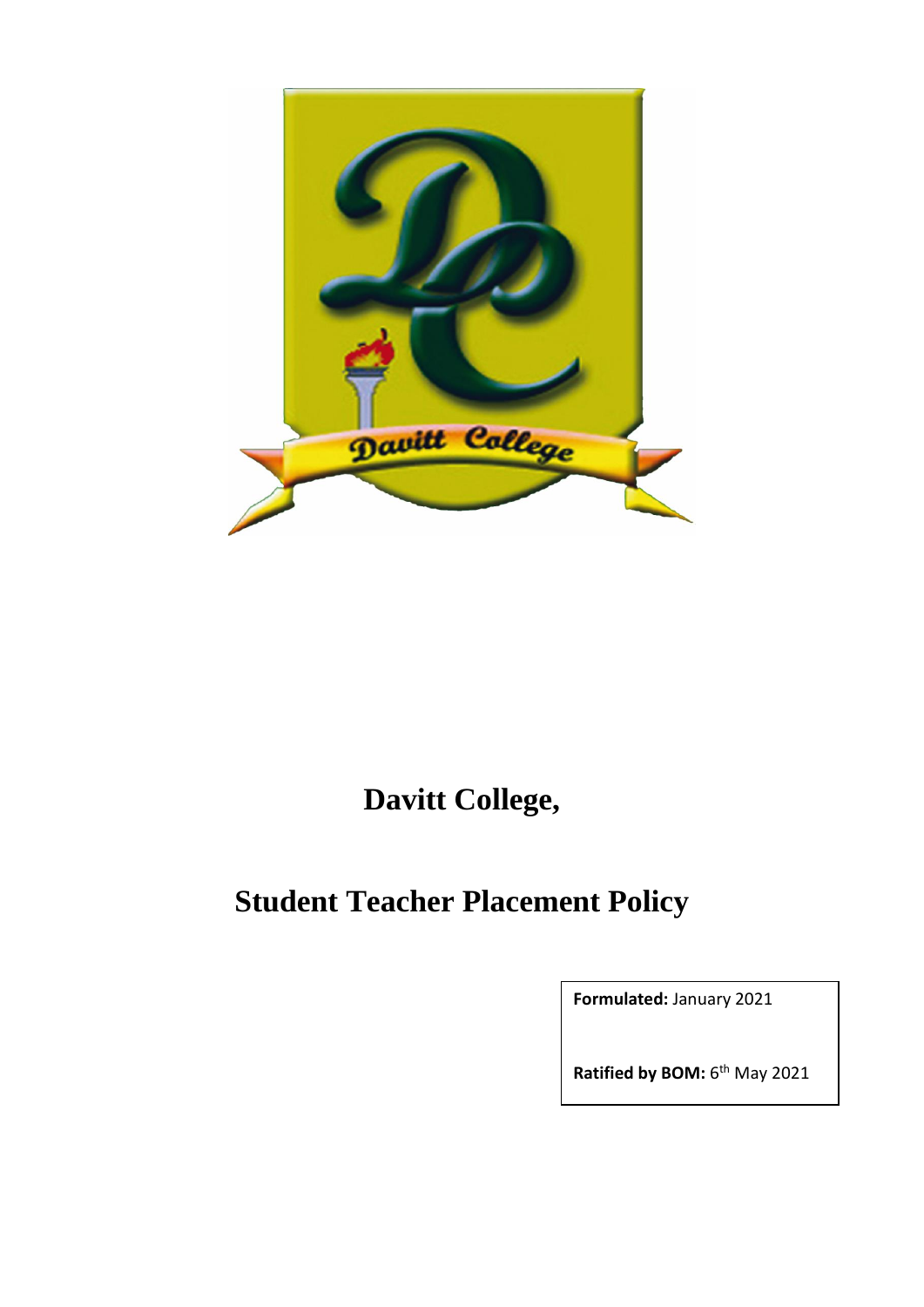#### **Introduction**

School placement is a critical part of initial teacher education and is designed to give the student teacher an opportunity to experience teaching and learning in a real environment, to apply educational theory in a variety of teaching and learning situations and school contexts, and to participate in school life in a way that is structured and supported. This policy outlines the procedures to be followed to ensure the process works for everyone's benefit. 

#### **Role of the Student Teacher**

Student Teachers are expected to take a proactive approach to their own learning and to participate constructively in a broad range of placement experiences. They are expected to engage fully in school life and seek and avail of opportunities to observe and work alongside other teachers. The school community expects that the Student Teacher will engage with it in a respectful and courteous manner having due regard for the values and standards set out in the various school policies.

#### **Placement**

- Request from 3rd Level Institution should be sent for the attention of the Principal
- Sanction for placement should be sought from Principal by the student teacher
- Classes should be allocated to student teacher by the subject department head in consultation with the co-operating teachers
- Student teachers should not be allocated 3rd or 6th Year classes (excluding non-exam classes)
- The Deputy Principal will meet with the student teacher(s) prior to the commencement of placement
- The co-operating teacher(s) will organise a formal meeting with the student teacher prior to commencement of placement
- The Deputy Principal will familiarise the student teacher with VSware
- The Deputy Principal will furnish student teachers with relevant material including:
	- $\checkmark$  Timetable
	- $\checkmark$  Map of the school
	- $\checkmark$  Staff Induction Book
	- $\checkmark$  Names of class teachers and relevant room numbers
	- $\checkmark$  Child Protection Guidelines & Policy
	- $\checkmark$  Relevant policies
	- $\checkmark$  Relevant Procedures